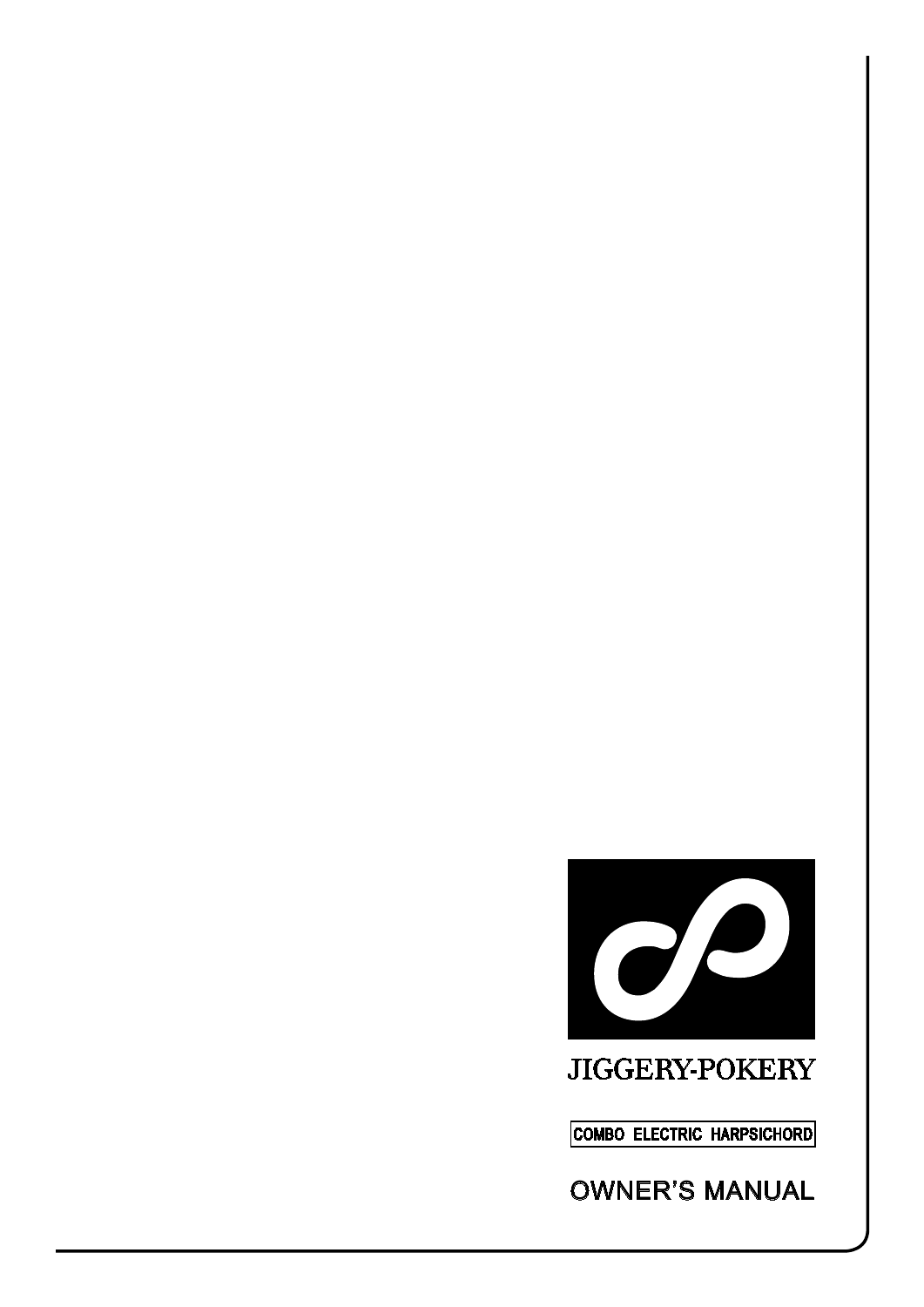# From the Instrument Developers --

 This manual is prepared as an introduction to your new Combo Electric Harpsichord. It will also serve to guide you in the use of your instrument. The information contained herein is as up-to-date as possible in view of the rapid advances in this radically new instrument. Specifications and details are, of course, subject to change.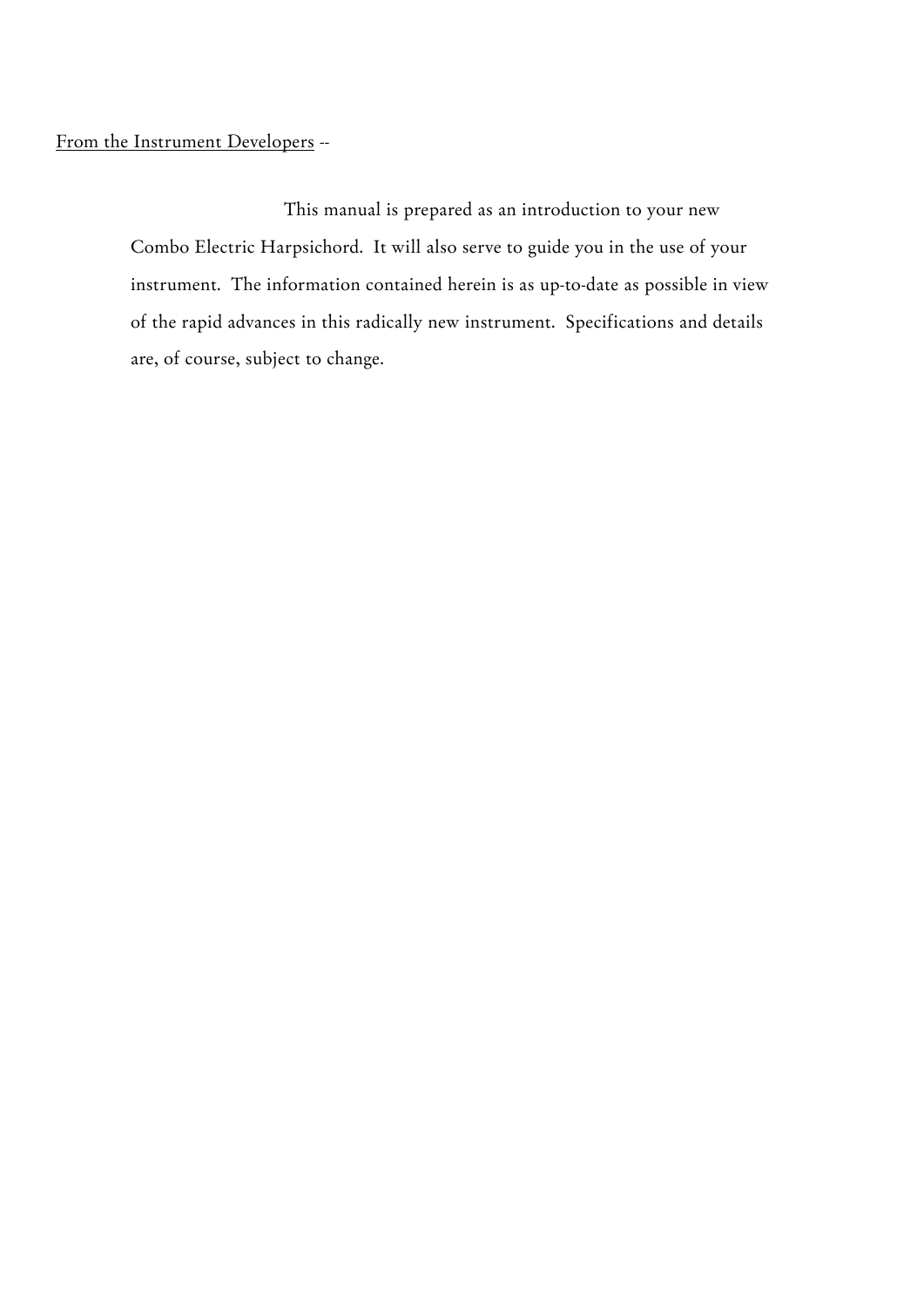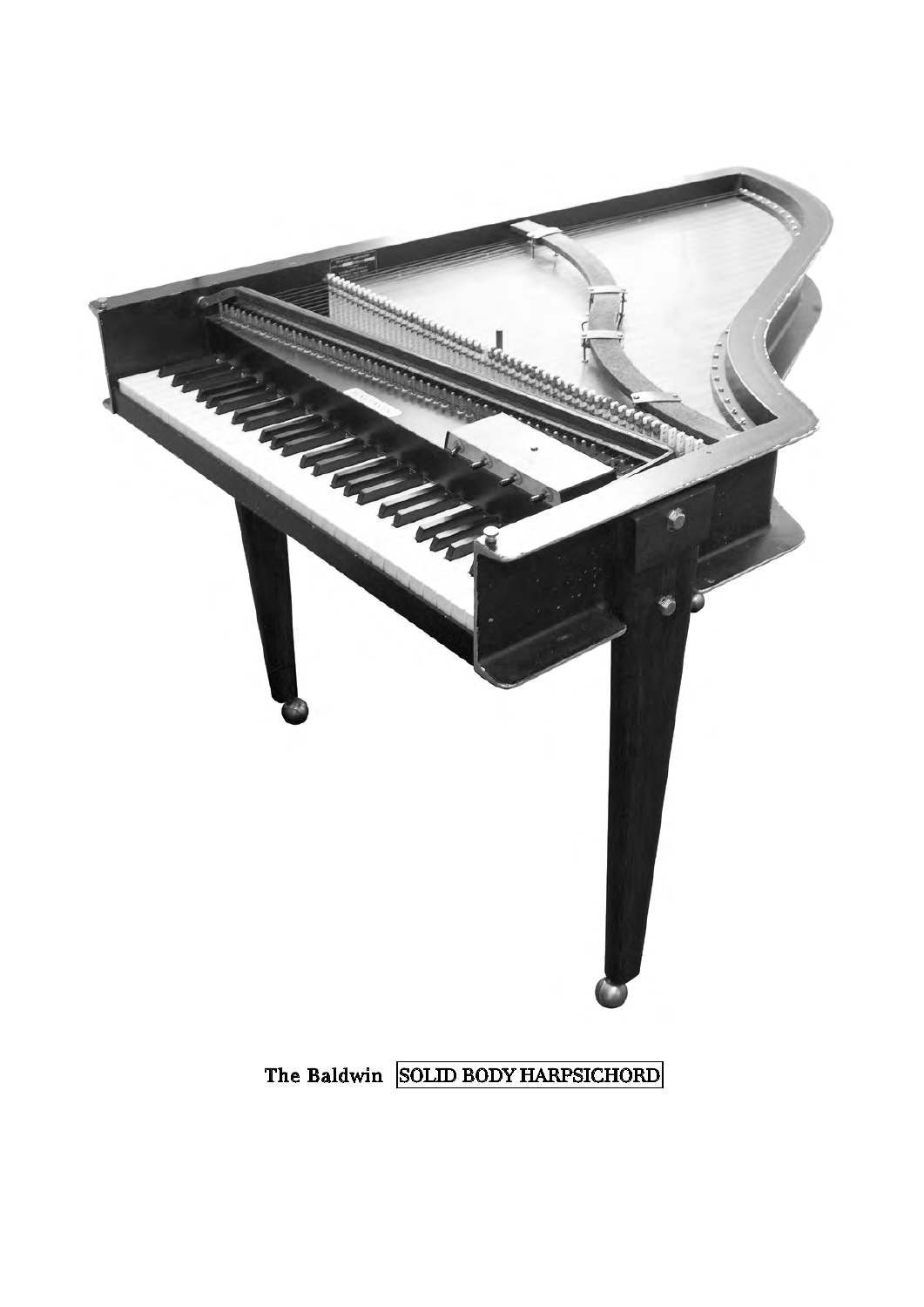### SUMMARY SPECIFICATIONS

## A. MUSICAL FEATURES

Range: 4-3/4 octaves, A to F (57 notes), Middle "C" at keyboard center.

Two Basic Contrasting Voices: "Blue" - a clear, deep-throated, resonant string tone with long sustaining power; somewhat reminiscent of the haunting quality of the bass clarinet; pickups "listen" to string at midpoint. "Red" - a driving, twangy, shallow string sound with pronounced plucking and long sustaining; the biting power of an electric guitar; pickups "listen" to string ends. "Light Blue" - An extra string that can be selected between 8' or 4' range. "Light Red" - An extra string that can be selected between 8' or 4' range.

Damped Effect on Each Voice: Muted "Blue" - a strongly plucked, "covered", subtle string tone, with foreshortened sustaining: practically indistinguishable from a harp. Muted "Red" - a tune percussive tone, rhythmically powerful without being harsh; resembling a banjo.

Delay Effect on Each Voice: All four voices can be delayed to create a subtle or extreme grace note/strum effect. For best results always leave at least one voice with no delay applied.

Tuning: All four voices can be independently detuned by up to a semitone. A two-semitone Pitch-bend is also available for guitar-like bends.

Special External Effects: The guitar amplifier can add spring and room reverberation, and specially tailored drive and cabinet effects, all external to the harpsichord.

# B. CONTROLS

Two-Manual Flexibility - Single-Manual Simplicity: Keyboard divides at Middle-"C" into treble/bass section, so that the right can contrast the left. Tonal colors can be set up and volume adjusted independently in the bass and treble ends of the keyboard, or pedal controlled.

Handswitches: one for each voice range. Each switch has three positions directing the voice it controls either to the left output, off, or to the right output, when the instrument is in Stereo mode and using either no amplifier or the stereo transistor amplifier. If the instrument is **Dual Mono** mode or is using a mono amplifier, each voice is sent to both outputs.

Pedal: a standard swell/expression pedal located in a separate housing on the floors serves as remote volume control to the amplifier.

Damper: Increase the Damp fader to apply damping effect.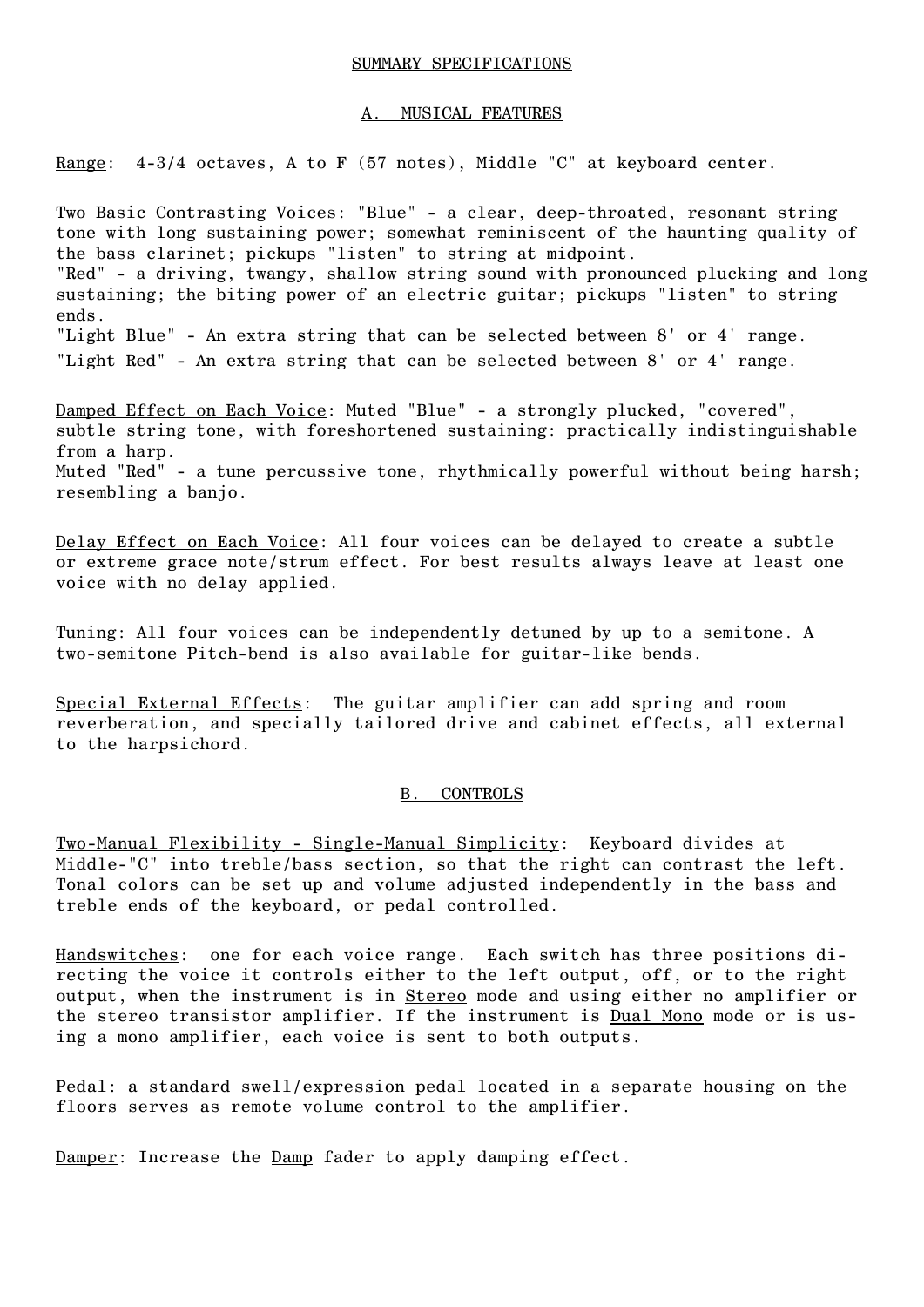Special External Effects Control: Controls on the Harpsichord permit fast selection of external effects set on the amplifier. Select between five different Amplifiers and eight Cabinets, or turn them off entirely to use direct. Drive will increase the distortion, and you can adjust the tone with Bass and Treble. There is a built-in Spring tank and the Room can also be adjusted.

Additional Controls: Unlike other harpsichords, the keys can be velocityenabled, by increasing the Velocity control to maximum. The sensitivity of the pickups to the release mechanism can also be tweaked. To remove any release noise set the Release fader to minimum, or boost it by raising it above 100%. Leave at 100% for the standard amount. A brick-wall High Pass Filter can be used to filter out sub-40 Hz low end by increasing it up to around 20-25%, or push it further for a thinner sound.

#### C. DESIGN DETAILS

Stringing: two strings per note, "Blue" and "Red", and "Light Blue" and "Light Red".

Layout: string lengths, diameters and plucking points based on The Cannon Guild classical acoustic harpsichords, specially modified for solid body instrument.

Case and Finish: welded aluminum case/frame, baked-on black finish.

Music Desk and Lid: Plexiglas music desk folds to become keyboard cover.

Legs: rubbed mahogany with non-marring ball casters; legs easily detached for transporting instrument.

Action: Delrin jacks, adjustable plectra timing and dampers.

Keyboard: standard piano dimensions, rugged plastic covers.

Tuning system: tuning readily adjusted with tuning screws provided.

Dimensions: Standard 3U Eurorack format.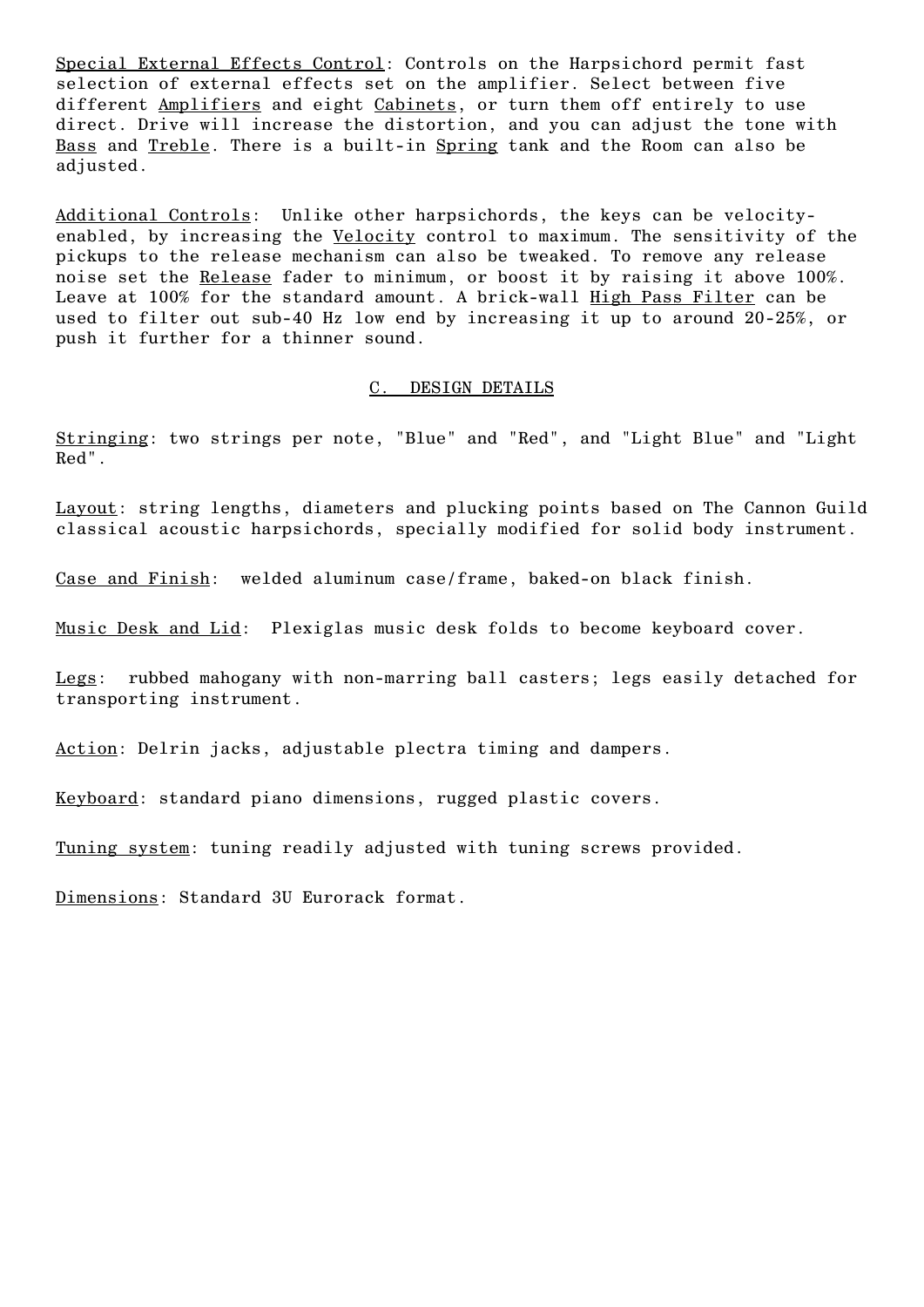#### 1. AN INTRODUCTION TO YOUR NEW INSTRUMENT

## 1.1 Design Background:

The Combo Electric Harpsichord brings a family of new sounds that are musically rich and natural in color. Where others have turned to electronics to generate the tone, this instrument uses the string - one of the most colorful tonal generators possible. Where others use multiple strings to a note, we limit ourselves to one to retain the purity in chord playing. Modern electronics enable us to seek out previous unavailable rich tonal qualities, amplify them, control them, and mix them into a large number of new combinations.

Basically, the instrument uses a harpsichord action to pluck a "harp" of strings. A sophisticated electric-guitar-like system picks up the string vibrations.

The keyboard player has available to them a new instrument with wide volume and tonal flexibility. If you are at home with any other keyboard instrument, you can soon master this potential since the controls are simple - even if unique - and readily understandable.

The instrument design represents a careful balance between ruggedness, reliability, stability and moderate cost. Tradition has not been allowed to hamper the design, yet tradition is referred to as an aid in styling and where proven techniques could be called forward to be used in the new instrument. The result is an optimum (not a maximum) design; no one requirement has been allowed to overshadow. For instance, steel (in place of the aluminum actually used) would have improved tuning stability, but would have made the instrument too heavy to be readily carried about.

## 1.2 The Player's Responsibility to Their Instrument:

Let's face reality - you will need to tune and mechanically adjust ("Regulate") your new instrument. But there is a really practical plus here. This new instrument is carefully designed to that the adjustments can be made by the players themselves, without prior training - you thus can become selfsufficient, with no need to call on the often-unavailable tuners, repairpersons and other technicians needs for many instruments.

But, most important of all, there is a musical advantage to participating in your own instrument's upkeep. You will find your listening sharpened as you school yourself at taking care of the instrument. Your sense of intonation and sensitivity will be continually improved. These music sensitivities will help you as a keyboard player in understanding musical performance and in playing with other musicians.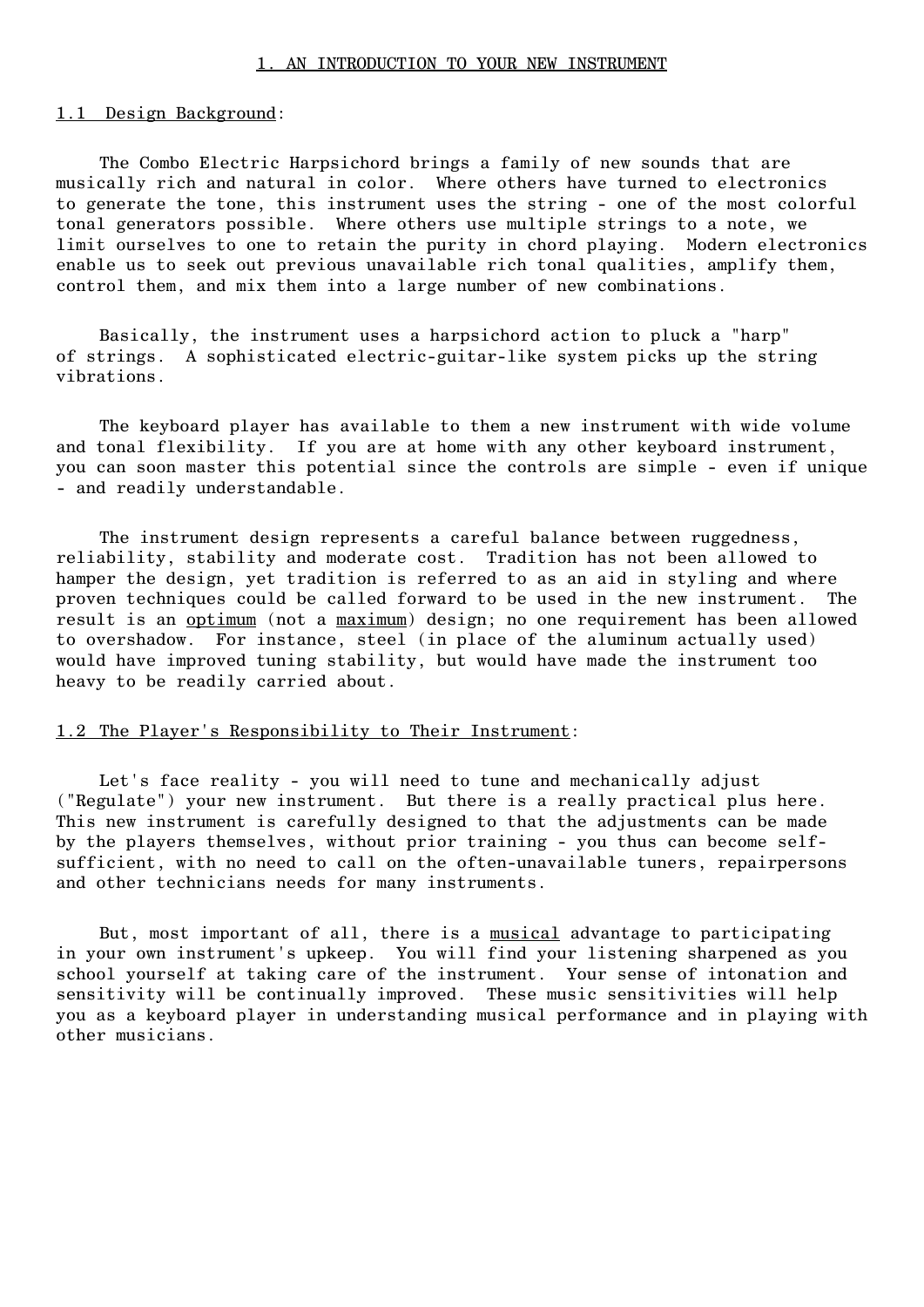### 2.1 The Two Basic Open Voices:

Since the tonal characteristics of this new instrument are unique and not strictly imitative of other instruments, they are assigned colors rather than names to avoid confusion with existing nomenclature:

"Blue": a clear, deep-throated, resonant string tone, with long sustaining power; somewhat reminiscent of the haunting quality of the bass clarinet. This voice comes from "listening" to the midpoint of the string, the "Mid Pickup".

 "Red": a driving, twangy, shallow string sound, with pronounced plucking and long sustaining; the "biting" power of an electric guitar. As would be expected, this voice comes from "listening" to the string ends, the "Top Pickup".

#### 2.2 Muted Basic Voices:

By slightly damping the strings ends, the two "colors" become more muted, with the results described below:

 Muted "Blue": a strongly plucked, "covered", subtle string tone, with foreshortened sustaining; practically indistinguishable from a harp.

 Muted"Red": a tuned percussive tone, rhythmically powerful without being harsh; resembling a banjo.

#### 2.3 The Two Doubled Voices:

To create further tonal contrasts, the Red and Blue Voices can be "doubled" using the "Light Red" and "Light Blue" strings. They can play the same 8' footage as the normal Voices, or you can select a 4' pitch, raising the tone by an octave. By detuning these voices against the basic colors, you can create a richer, chorused tone, or by delaying the pluck, create a "flam" effect, which sounds like hitting the string twice.

#### 2.4 Split Keyboard:

To provide the contrasts and flexibility of a two-manual instrument, the basic voice pickups are divided as middle-"C". The player thus can select contrasting voices or voice mixtures in the treble and bass sections of the keyboard. The left hand can thus contrast the right.

#### 2.5 Velocity:

To give the player control over note volume, the "VEL" faderswitch can be turned on and set to an appropriate position.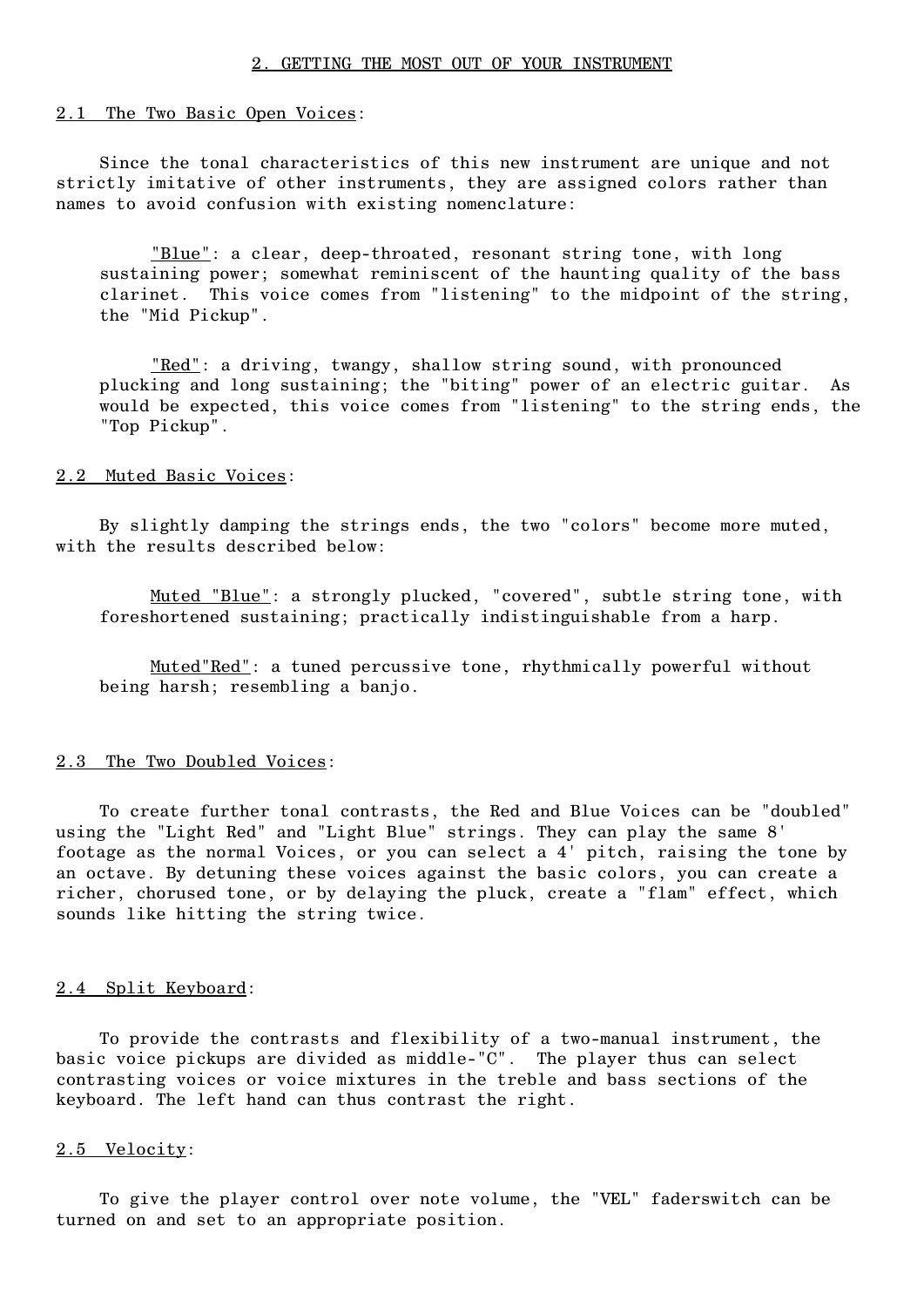## 2.6 Special Effects:

The Combo Harpsichord depends solely on the amplifier for special electronic effects such as tremolo, reverberation, bass or treble boost/attenuate, etc. The built-in custom amplifier provides the widest possible tone coloring, giving all the desired special external effects to the "pure" or "natural" tones produced by the harpsichord.

 "Channels": When set to "mono", voices set to Left Channel or Right Channel are sent to the outputs in mono, i.e., both left and right output jacks. When set to "stereo", the Left Channel voices are sent to the left output, Right Channel voices to the right output.

"Spring": a long spring reverb.

"Room": a short room reverb.

"Amp":

 "TY"- select Type from "No Amp" or "Transistor", both of which can operate when "Channels" are set to mono or stereo; or "Tube", "Class A" or "Plexi" types, which only operate in mono, thus the "Channels" setting is disregarded.

"DR"- adjust the drive amount for the given amp type.

"Tone":

 "BS"- boost or attenuate the bass eq. "TR"- boost or attenuate the treble eq.

"Tone":

 "BS"- boost or attenuate the bass eq. "TR"- boost or attenuate the treble eq.

 "Trem": The classic Tremolo effect. "SP"- sets the Speed of the tremolo rise and fall. "IN"- adjusts the Intensity of the tremolo effect.

"Cabinet": you can run the amp through "No Cabinet", or select from one of eight cabinet types for the amp.

Two additional faderswitch controls are available.

"REL": the level of the key off ("release resonance") noise can be adjusted. 100% is the nominal, true level.

"HPF": a high pass filter allows you to quickly cut low frequencies.

#### 2.7 Handswitch System:

Eight handswitches are provided, one of each of the voice pick-up sections: "Blue" voice - Bass, "Blue" - Treble, "Red" - Bass, "Red" - Treble, "Light Blue" - Bass, " Light Blue" - Treble, " Light Red" - Bass, " Light Red" - Treble. Each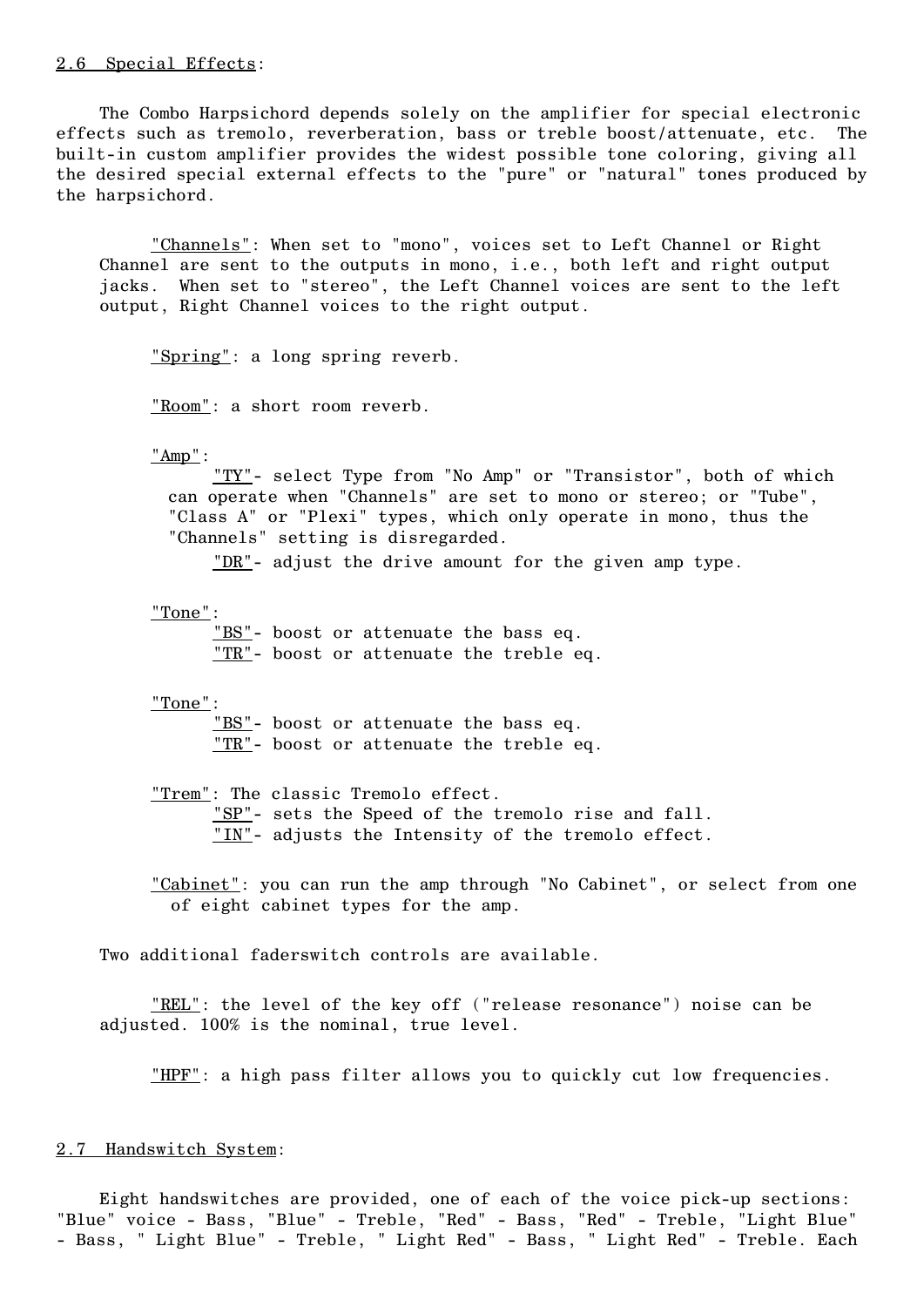switch has three position: "Left Channel" (switch handle to left), "off" (center position), and "Right Channel" (handle to right). Thus the player can assign any combination of voice to either channel of the amplifier. In practice, this allows full use of the external effects capability of the guitar amplifier since the player can combine any voice, keyboard section and external effect in any way they desire.

# 2.7 Familiarizing Yourself With the Basic Working Tonal Colors:

It is now apparent that you have an almost unlimited variety of timbres at your command; exercising this flexibility is worth some systematic study on your part.

You will undoubtedly evolve a family of tonal colors which suits your particular form of musical self-expression.

As a start, limit yourself to working with the basic voices separately. First play the "Blue" voice as a solo stop. The handswitches on the harpsichord should be set thus: BLUE RED LIGHT BLUE LIGHT RED

with a basic amplifier setting as follows, and the jacks connected in stereo:

 $\begin{matrix} 1 & 1 & 1 \\ 1 & 1 & 1 \\ 1 & 1 & 1 \end{matrix}$ 

Level: both channels about  $\frac{2}{3}$  open. Channels: Mono. Bass/Treble Tone Controls: about 6 and 12dB boost respectively. Tremolo: off. Reverb: off. Amp/Cabinet: "Transistor" amp, and "1x12 Fender" cabinet Volume: Set to around -12dB.

After familiarizing yourself with the "Blue" voice, try shifting to the "Red" voice as solo, thus:

| <b>BLUE</b> | <b>RED</b>                                           | <b>TGHT</b><br><b>BLUE</b> | <b>TGHT</b><br><b>RED</b> |
|-------------|------------------------------------------------------|----------------------------|---------------------------|
|             | $\overline{\phantom{0}}$<br>$\overline{\phantom{0}}$ |                            |                           |

Leave the amplifier set up as before.

Now change Channels to stereo. You'll hear the Red bass section on the left and the Red treble section on the right. Try connecting the jacks to separate external mixers to adjust their pans individually.

Time spent really familiarizing yourself with these basic voices is well spent. You will find synthesis of your own expressive sounds much easier in future.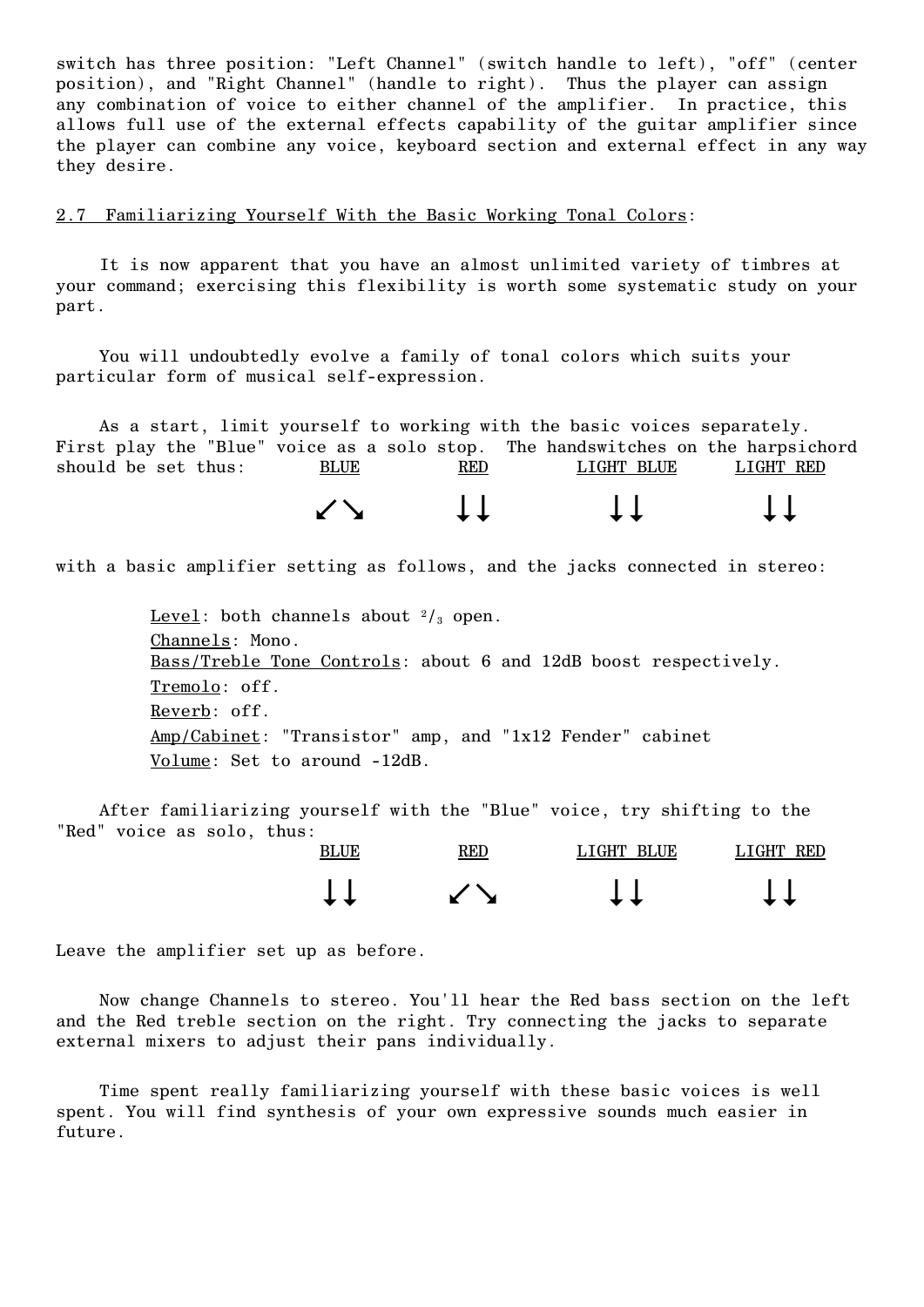You are now ready to explore more widely the capability of the instrument. Using the previous setup, now add the Light Red voices, thus:

BLUE RED LIGHT BLUE LIGHT RED  $\downarrow\downarrow$   $\qquad \qquad \downarrow\downarrow$   $\qquad \qquad \downarrow\downarrow$ 

With the Light Red voice set to 4' octave, you'll here it doubling the Red voice an octave up. Now you can take it further: adjust the Light Red Delay control to between 2ms and 3ms.

Located between the Level and Delay controls of each Voice is small Tuning knob. Try twisting the Light Red Tuning knob a little to right to detune it slightly, creating a unison or chorus effect.

You can also try live detuning by using a pitch wheel, which provides up to 2 semitones of pitch adjust.

One other useful trick is the ability to individually control the level of the Bass and Treble by using both the normal voices and Light voices, but set the Light Voice to 8'. Try this:



Now you can use the separate Level control of the Blue and Light Blue voices to boost or attenuate the bass and treble ranges of the same tone type independently as required.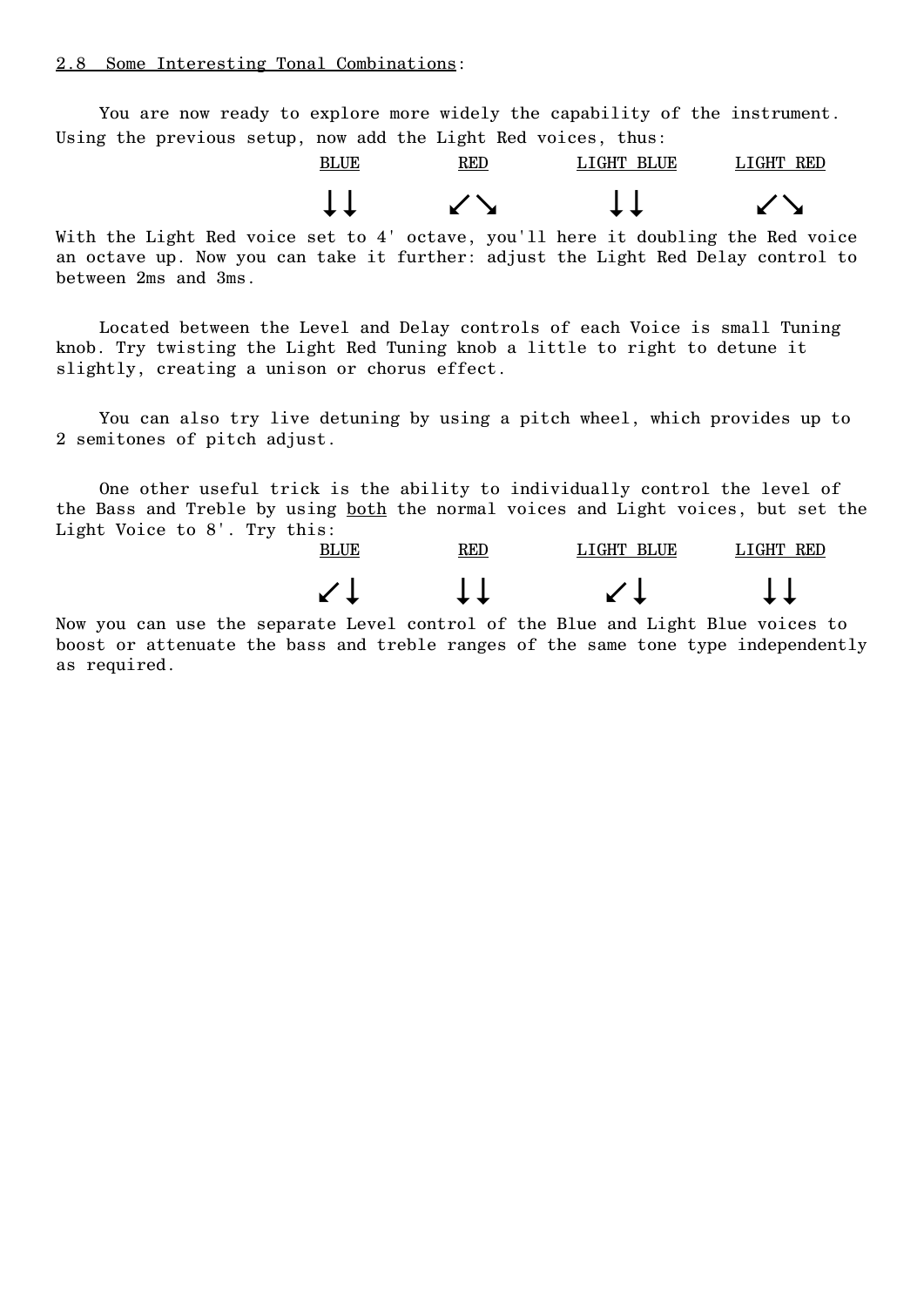Map control Control Top Doubler Range

//Remote Map template for Instruments Jiggery-Pokery Sound Combo Electric Harpsichord Scope Jiggery Pokery com.jiggerypokery.ComboHarpsichord //Control Surface Item Key Remotable Item Scale Mode Map control Volume Map control Channels Map \_control\_ Spring Reverb Map \_control\_ Room Reverb Map control Cabinet Map \_control\_ Amp Type Map control Drive Map \_control\_ Bass Tone Map control **Treble Tone** Map control Tremolo Speed Map control **Tremolo Intensity** Map \_control\_ Damp Map control **Velocity** Map control **Release Level** Map control **High Pass Filter** Map control Mid Pickup Bass Map control Mid Pickup Treble Map control Mid Pickup Pedal Map \_control\_ Mid Pickup Level Map \_control\_ Mid Pickup Delay Map control Mid Pickup Tuning Map control **Top Pickup Bass** Map control **Top Pickup Treble** Map control Top Pickup Pedal Map control **Top Pickup Level** Map control **Top Pickup Delay** Map control Top Pickup Tuning Map control Mid Doubler Pickup Bass Map control Mid Doubler Pickup Treble Map \_control\_ Mid Doubler Pedal Map \_control\_ Mid Doubler Level Map control Mid Doubler Delay Map control Mid Doubler Tuning Map control Mid Doubler Range Map \_control\_ Top Doubler Pickup Bass Map control **Top Doubler Pickup Treble** Map \_control\_ Top Doubler Pedal Map \_control\_ Top Doubler Level Map control **Top Doubler Delay** Map control **Top Doubler Tuning**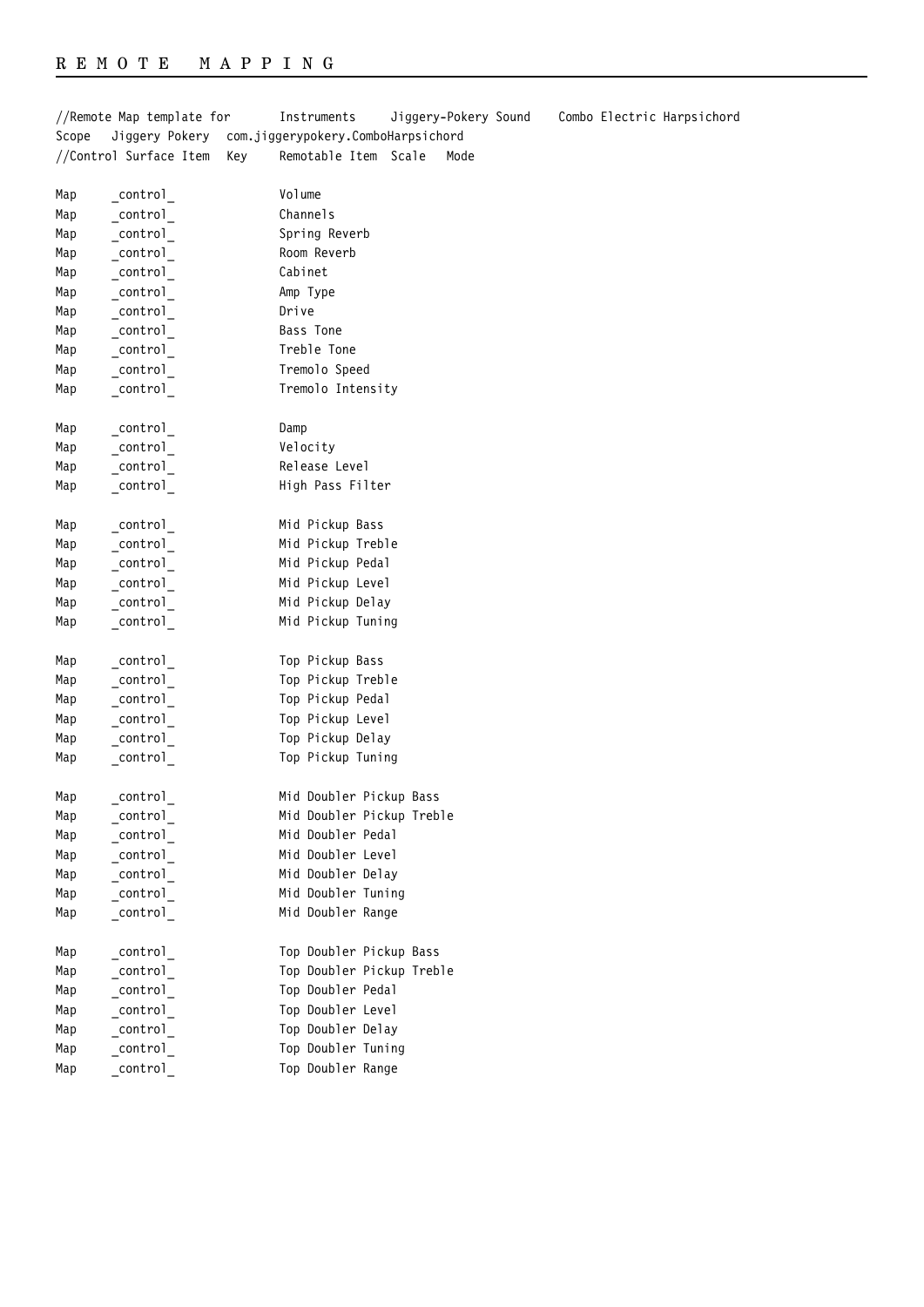





# **COMBO ELECTRIC HARPSICHORD** v1.0.0



Combo Electric Harpsichord Rack Extension: user guide lovingly adapted from the original Baldwin Solid Body Harpsichord manual.

"Reason", "Rack Extension" and associated logos are trademarks of Propellerhead Software AB.

All commercial symbols are protected trade names of their holder and their inclusion within this guide and the associated Reason Rack Extension product are merely indicative and do not constitute endorsement of this product by any party.

The Combo Electric Harpsichord was Produced, Sampled, Photographed and Designed by Matt Black. Special thanks to the Beta and Demo team.

© 2017 Jiggery-Pokery Sound. All rights reserved.



London, England. Email: suppor[t@](mailto:contact%40pitchblende.co.nz?subject=)jiggery-pokery.com Web: [www.](http://www.pitchblende.co.nz)jiggery-pokery.com Twitter: @JiggeryPokerymb